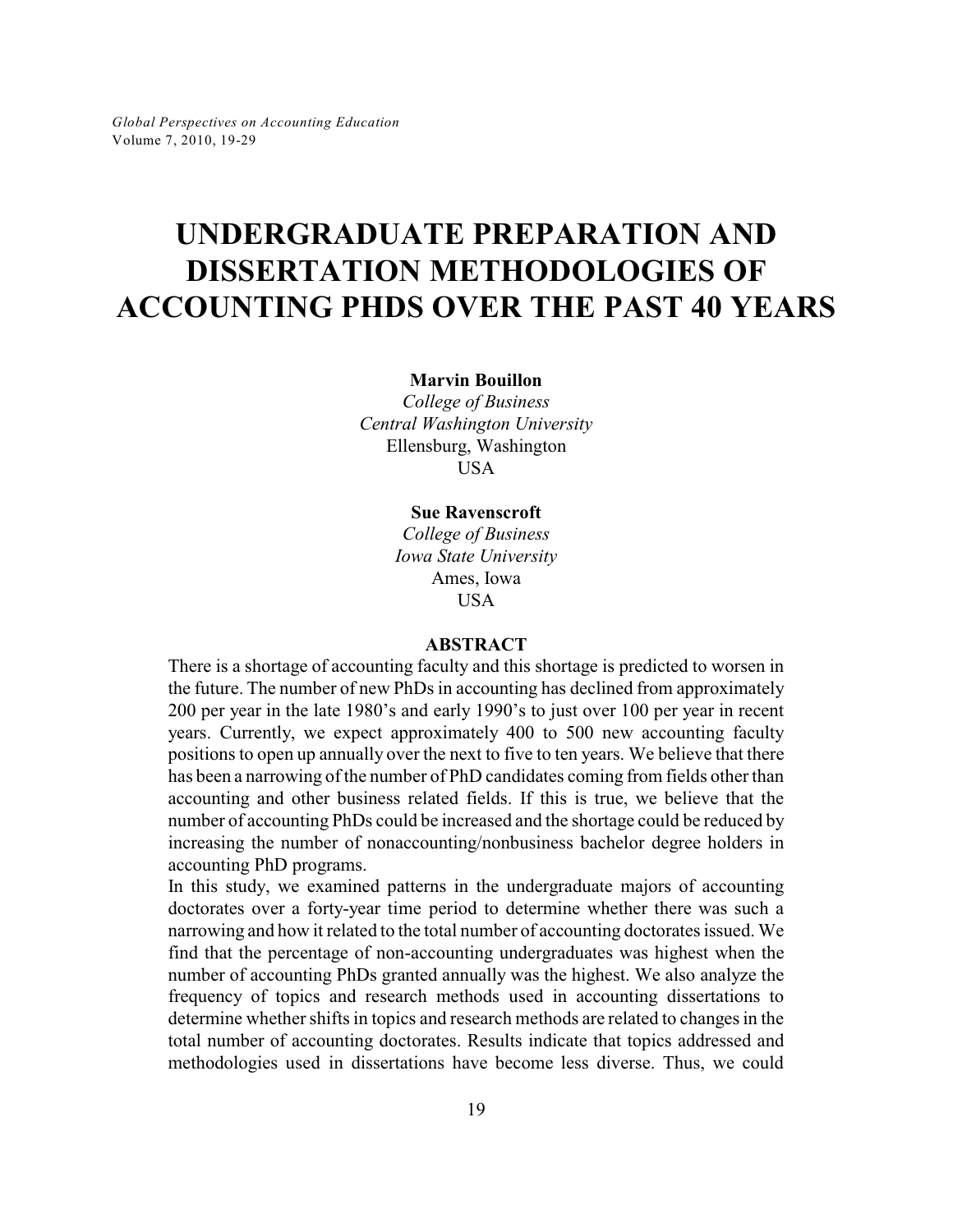perhaps increase the supply of accounting PhDs by expanding the applicant pool to include undergraduates with nonaccounting/business degrees.

### **INTRODUCTION**

The Association to Advance Collegiate Schools of Business (AACSB) has documented an existing shortage of PhDs in business disciplines and projected that future shortages will continue (AACSB 2003). In its report, the AACSB he Association to Advance Collegiate Schools of Business (AACSB) has documented an existing shortage of PhDs in business disciplines and projected that future shortages will continue ( $\angle$ AACSB 2003). In its report, the  $\angle$ ACSB notes that the shortage is particularly acute Kachelmeier et al. (2005) provide the results of a triangulated study and reaffirm the AACSB's concerns related to accounting PhDs.<sup>1</sup> Kachelmeier et al (2005) focused on current PhD students in their study. As the baby boom generation of accounting professors approaches retirement age, the shortfall is projected to become more critical and pronounced. Sharman (2007) stated, "… there are 50% fewer accounting PhD students in the United States today than there were just 10 years ago, and the number will likely be halved in another decade."<sup>2</sup>

While the profession of public accounting is facing increased demand for new staff professionals, in part due to Sarbanes Oxley, the number of people qualified to teach in accredited institutions and educate those new professionals is declining. In addition, business school deans face pressure for increased MBA rankings, which diverts resources from PhD programs. In fact, during periods of tight economic conditions, business school deans find it difficult to justify the high costs and low enrollments of PhD programs. The number of replacements for soon-to-be-retiring faculty in the form of newly graduated doctoral candidates will not suffice to maintain existing faculty numbers. Sharman (2007) views this as the "The Vicious Cycle."

During her term as President of the AAA, Judy Rayburn hypothesized that doctoral programs are drawing from a narrower group of undergraduates than they did formerly (Rayburn, 2006). The purpose of this paper is to empirically test Rayburn's hypothesis and to augment Kachelmeier et al. (2005) bystudyingthe undergraduate preparation of accounting PhDs for major changes over a fortyyear time period.

Additionally, we examine trends over time in the research methodology used by accounting PhDs in their dissertations. We do so because as the supply of accounting doctorates comes from a narrower group, researchers argue that there has been a simultaneous narrowing scope of many of the top accounting journals. Williams et al. (2006) focus on the behavioral stream of experimental and survey-based research and find that it appears significantly less frequently in U. S. top-tier journals and has, to a great extent, shifted to *Accounting, Organizations and Society,* a journal based in the United Kingdom. The *Journal of Accounting Research*, *Accounting Review* and *Journal of Accounting and Economics* publish primarily financial/economic-based research (Bonner et al. 2006). If the top-tier journals are focused on a relatively narrow scope of research, faculty at PhD

 $^{1}$ A shortened version of the full report is available at Plumlee et al. (2006).

 $^2$ During this time, starting salaries for new PhDs have become very competitive. Plumlee et al. (2006) found that more than two-thirds of doctoral granting universities expected to pay at least \$135,000 base salary for new assistant professors. Meanwhile, Gary et al. (2009) found that an accounting PhD could earn a positive return on their investment over an academic career. Their analysis included an opportunity cost associated with a four to six year term as a PhD student.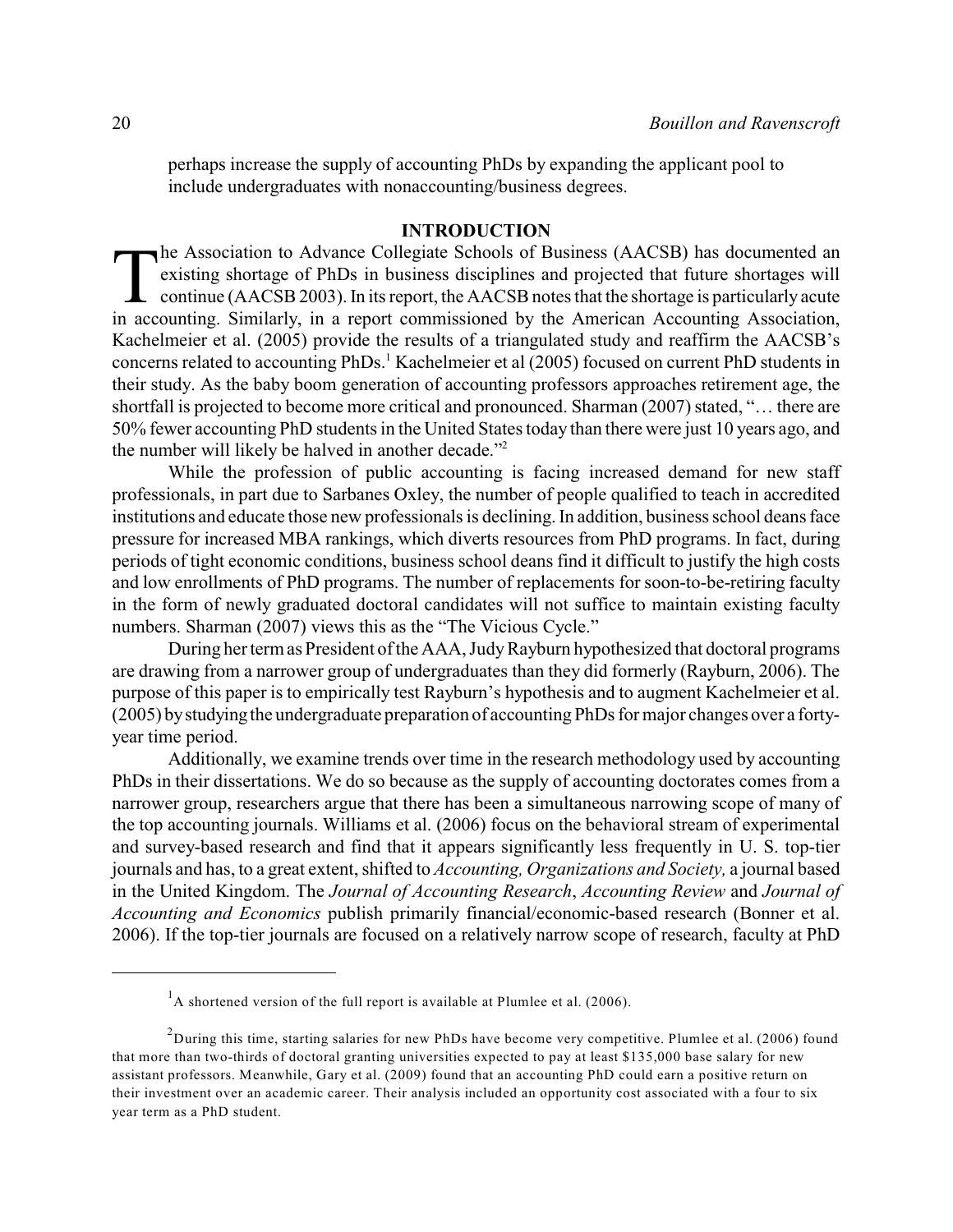granting institutions are more likely to do research on topics of interest to these journals.<sup>3,4</sup> This would put downward pressure on committees admitting new PhD students to accept applicants who have strong business preparation and a strong quantitative background.

In the next section we provide background information and develop the research questions. We follow that with the methodology used to study these issues. The results are then presented, followed by discussion of the limitations, and our conclusions.

#### **BACKGROUND AND RESEARCH QUESTIONS**

Kachelmeier et al. (2005) surveyed department heads, doctoral program administrators and doctoral students. Theyprovide demographics of the 231 doctoral candidate respondents, describing the modal accounting PhD student as "a 30-year-old male born in the United States, with an accounting degree, one to five years of public accounting experience, certification as a CPA, and an ability to self-finance the PhD program without incurring debt," (2005, 21). Thus we have a recent benchmark and can look retrospectivelyat whether changes in undergraduate training have occurred. Over 80 percent of the doctoral students Kachelmeier et al. surveyed had earned an accounting degree at the undergraduate or graduate level. At the undergraduate level, the 231 respondents had earned 226 accounting or other business degrees and 35 non-business degrees. The number of degrees is greater than the number of respondents because some had earned double majors. At the graduate level, 165 respondents had earned either a Masters in Accounting or an MBA. We extend Kachelmeier et al (2005) by examining undergraduate preparation for accounting PhDs over a 40 year period.Thislongitudinal studyillustrates that the undergraduate preparation of accounting PhDs was more diverse in the past.

In a study of doctorate credentials, Marshall, et al. (2006) surveyed 144 accounting faculty members, 96 of whom had accounting PhDs and 48 of whom had PhDs in fields other than accounting. Both groups were asked to rate their abilities in 20 broad areas. As the authors expected, nonaccounting PhDs rated that their PhD program and undergraduate program better prepared them to integrate nonaccounting topics in their teaching. Based on this study, it could be argued that one way of increasing the number of accounting faculty members would be to bring more nonaccounting PhDs into the profession, via a relatively short-term training program often called a "bridge" program.

Trends in academic accounting research may also affect patterns in entry to the academic profession. Once applicants have entered doctoral programs and completed substantial coursework, the most significant challenge is the dissertation. The US accounting academic community has been narrowing the range of methods and topics of research appearing in the top journals. Bonner et al. (2006) provide evidence that the articles appearing in the top three journals do not reflect the composition of faculty and their expressed research and teaching interests listed in the annual

 $3$ The dwindling resources for accounting PhD programs and the focus by current faculty on financial/economics–based research would suggest that new applicants would need a better grounding in quantitative skills such as statistics, calculus, econometrics, etc. This appears to favor international applicants for PhD programs and reduces the opportunities for domestic students from psychology, English, history, sociology, etc.

 $^{4}$ In a recent discussion with a dean who served on an AACSB visitation team, he stated that his school only looked at three or four journals when an individual was being promoted.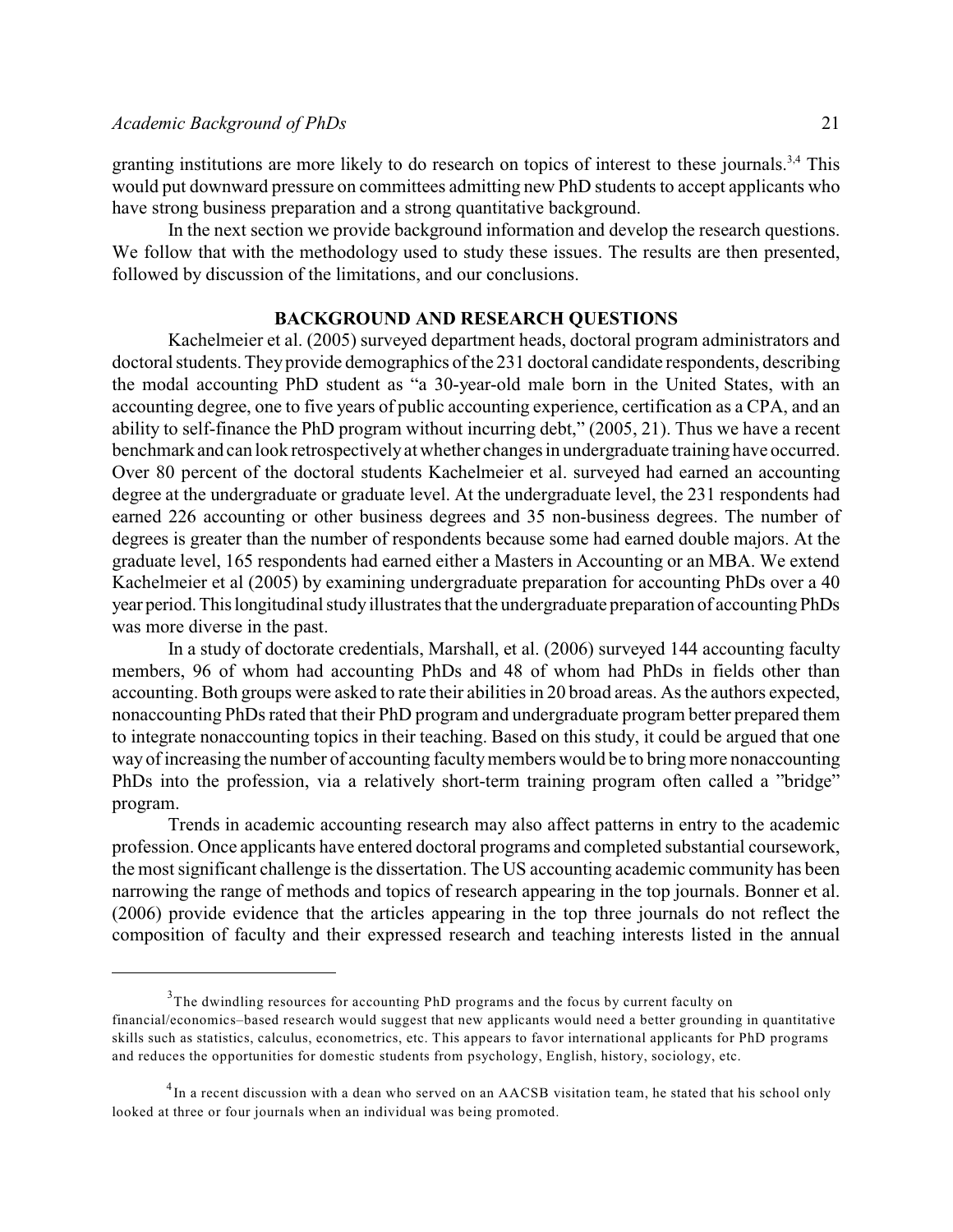Hasselback faculty directories. Williams et al. (2006) find that behavioral experimental and surveybased research appears significantly less frequently in U. S. top-tier journals and has, to a great extent, shifted to *Accounting, Organizations and Society,* a journal based in the United Kingdom. If applicants to doctoral programs consider their dissertation experience as they apply to programs, a narrowing or winnowing of the acceptable topics and approaches could be a deterrent to people whose interests lie beyond those confines.

Again, the purpose of this paper is to extend Kachelmeier et al. (2005) by studying the undergraduate preparation of accounting PhDs over a forty-year time period. We hypothesize that there would be a greater concentration of accounting/finance or other business backgrounds over time. We also hypothesize that the research methodology of accounting dissertations has become more financial/economics based in recent years. We study this issue by examining the research methodology used by accounting PhDs in their dissertations.

#### **METHODOLOGY**

We used an electronic survey to ask accounting faculty and administrators about their degrees earned from undergraduate through doctoral level, the years those degrees were earned and major fields of study. We also asked for dissertation titles and research methodology used in their dissertation. We triangulated the analysis of possible trends in dissertation research by use of Spiceland (1986) and Spiceland and Zekany (1996).

Hasselback (2006) was used as the starting point for our sample selection. From the more than 7,000 names listed we deleted 2,931 names if the person had no degree designated, did not have a PhD, did not have an email address, or an email was returned as nondeliverable. In total, we sent 4,190 e-mail surveys to faculty who met the criteria and had current valid e-mail addresses. The overall response rate was 43.0 percent or 1,803 good responses returned.

Undergraduate majors were classified as *accounting* if respondents listed accounting as one of their majors when they received their first undergraduate degree.<sup>5</sup> The next degree category we list separately is *finance*, which we listed if respondents had finance as one of their majors and did not have an accounting degree.<sup>6</sup> If respondents listed neither accounting nor finance as a major, but had a business degree, then they were classified as *other business* majors. The respondents who had degrees outside of business were classified in the broader category of nonbusiness majors. This grouping included majors in economics, biology, physics, chemistry, engineering, social sciences, humanities, education, mathematics and statistics, among others.

To explore possible trends in accounting dissertation topics and methods, we relied on Spiceland (1986) and Spiceland and Zekany (1996) for information pertaining to doctoral dissertations written from 1972 to 1994. Spiceland (1986) provides author, title, school, date, pages, methodology and topic of the dissertation on 1,752 dissertations from 1972 to 1985. Spiceland and Zekany (1996) provide similar data on 2,091 dissertations from 1985 to 1996. We deleted the fortyseven dissertations from 1985 that were included in both books, leaving 1,705 useable dissertations

 $5$ We looked only at the first undergraduate degree because we felt that this would be the respondents' true area of interest. In other words, a person who earns an undergraduate degree in accounting five years after earning their undergraduate degree in chemistry would be classified as a nonbusiness major.

 ${}^{6}$ This process was needed if respondents had more than one major within their first undergraduate degree.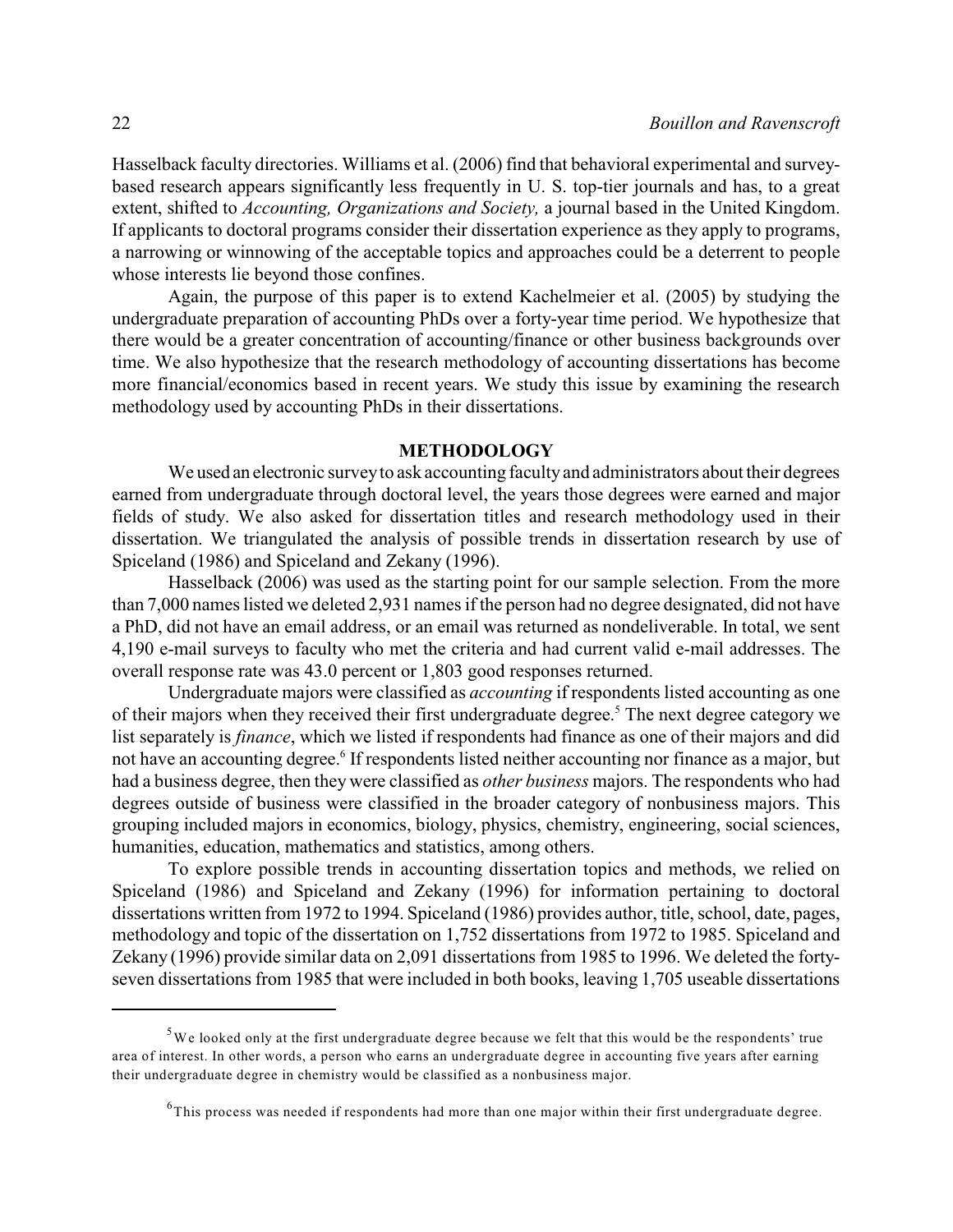from Spiceland (1986). We had 1,982 useable observations from the later directory (Spiceland and Zekany, 1996) after deleting 109 dissertations that showed no methodology. Another 427 observations for individuals receiving their accounting PhD after 1994 were obtained through a short electronic survey. In total, we had 4,114 useable observations.

Spiceland (1986) categorized dissertations as (1) archival, (2) experimental, (3) field study, (4) financial statement data-based, (5) market-based, and (6) model-based. Spiceland and Zekany (1996) used five similar categories of (1) archival – primary, (2) archival – secondary, (3) experimental/simulation, (4) internal logic, and (5) surveys/cases in this study. We created one list by re-categorizing the original six categories (Spiceland 1986) into the five categories from Spiceland and Zekany (1996):

Field studies as Surveys/Cases Financial statement data-based and market-based studies as Archival - Primary Archival studies as Archival - Secondary Model-based studies as Internal Logic Experimental as Experimental/Simulation

The distribution of dissertation methodology is presented in five-year or half decade periods (from 1976 through 2006), according to when the accounting PhD was earned.

#### **RESULTS**

Table 1 provides the number of accounting PhD degrees earned from 1960 through 2008, partitioned into five-year time periods. All degrees earned before 1960 were grouped together because no respondents to our survey graduated before 1960. The average number of accounting PhD degrees earned per year was also provided for each five-year time period.<sup>7</sup>

Table 1 illustrates that the accounting PhD degree is fairly new. There were only 286 accounting PhD degrees awarded before 1960. The peak time periods for accounting PhD degrees earned were the half-decades of 1985-1989 and 1990-1994 when 196 and 195 accounting PhD degrees were earned on average per year, respectively. Meanwhile, the second half of the 1990s and the 2000s averaged only 155 and 128 accounting PhD degrees earned per year, respectively. After 1998, the numbers of accounting PhD degrees earned annually ranged from 105 to 148.

Table 2 presents a distribution of the first undergraduate major based on the time period when the accounting PhD degree was earned. $8$  We use four groups to capture the different majors such as accounting, finance, other business, and nonbusiness. Again, we use five-year or half decade time periods, except for the 1960s and the 2000s.<sup>9</sup> We provide percentages of total majors for four groups. This table demonstrates the variation in undergraduate preparation of accounting PhD students over a 46-year period.

 $^{7}$ Data for Table 1 were generously provided to the authors by Jim Hasselback.

 ${}^{8}$ Data for Table 2 came from a survey. Therefore, the sample is a subset of Table 1.

 $^{9}$ If an accounting PhD earned his/her PhD in 1998 and earned an undergraduate degree in chemistry in 1980, we would have classified this person as a nonbusiness/economic major in the 1995 to 1999 group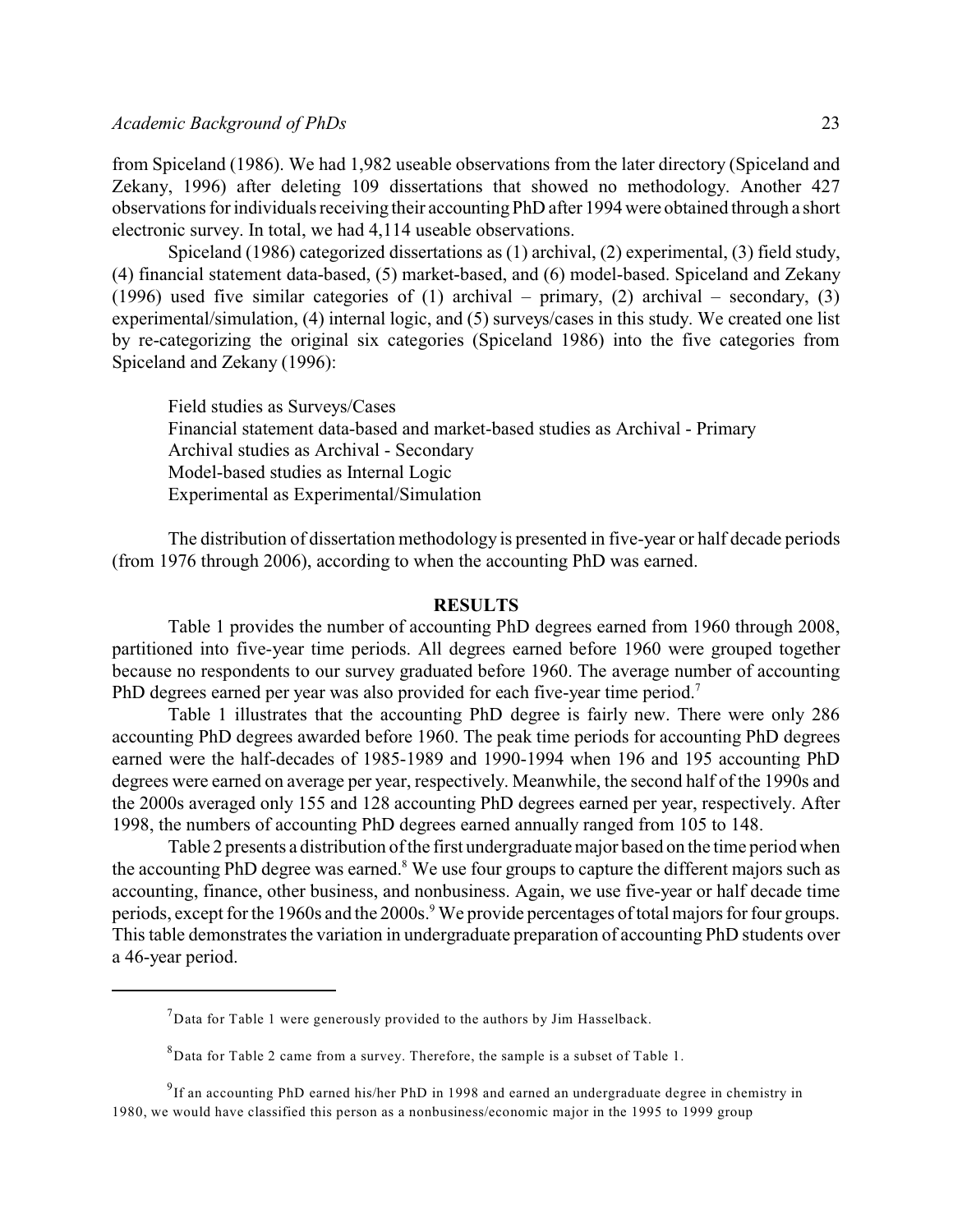| <b>TABLE 1</b>                                                 |                       |                     |                    |                      |            |            |                 |                                     |            |            |                                       |       |
|----------------------------------------------------------------|-----------------------|---------------------|--------------------|----------------------|------------|------------|-----------------|-------------------------------------|------------|------------|---------------------------------------|-------|
| <b>Summary of Accounting PhD Degrees Earned by Half Decade</b> |                       |                     |                    |                      |            |            |                 |                                     |            |            |                                       |       |
|                                                                | <b>Before</b><br>1960 | 1960.<br>to<br>1964 | 1965<br>to<br>1969 | -1970-<br>to<br>1974 | to<br>1979 | to<br>1984 | to<br>1989 1994 | 1975 1980 1985 1990 1995 2000<br>to | to<br>1999 | to<br>2004 | 2005<br>to<br>2008 <sup>*</sup> Total |       |
| Total # of<br>PhD Degrees<br>Earned                            | 286                   | 223                 | 431                | 744                  | 730        | 812        | 982             | 975                                 | 773        | 594        | 559                                   | 7,109 |
| Average # of<br>PhD Degrees<br>Earned per<br>Year              |                       | 45                  | 86                 | 149                  | 146        | 162        | 196             | 195                                 | 155        | 119        | 140                                   |       |
| * Data are for a four year period (2005-2008)                  |                       |                     |                    |                      |            |            |                 |                                     |            |            |                                       |       |

#### **TABLE 2**

## **Distribution of 1<sup>st</sup> Undergraduate Major Based on When the Accounting PhD Was Earned**

| Undergraduate Major                                                                                 | 1960                         | 1970             | 1975            | 1980              | 1985            | 1990          | 1995            | 2000            |
|-----------------------------------------------------------------------------------------------------|------------------------------|------------------|-----------------|-------------------|-----------------|---------------|-----------------|-----------------|
|                                                                                                     | to                           | to               | to              | to                | to              | to            | to              | to              |
|                                                                                                     | 1969 <sup>*</sup>            | 1974             | 1979            | 1984              | <u>1989</u>     | 1994          | 1999            | $2006$ **       |
| Accounting $(A)$                                                                                    | 24                           | 63               | 64              | 109               | 146             | 195           | 230             | 208             |
| Finance $(F)$                                                                                       | $\boldsymbol{0}$             | 3                | $\overline{2}$  | $\overline{2}$    |                 | 6             | 16              | 9               |
| Other Business (O)                                                                                  | 4                            | 9                | 19              | 17                | 22              | 25            | 31              | 20              |
| Nonbusiness                                                                                         | 12                           | $\underline{20}$ | 52              | 68                | 128             | 102           | 113             | 77              |
| Total                                                                                               | $\underline{\underline{40}}$ | $\frac{95}{2}$   | $\frac{137}{2}$ | $\underline{196}$ | $\frac{303}{2}$ | $rac{328}{1}$ | $\frac{390}{2}$ | $\frac{314}{5}$ |
| $A(^{0}/_{0})^{a}$                                                                                  | $60.0\%$                     | 66.3%            | 46.7%           | 55.6%             | 48.2%           | 59.5%         | 59.0%           | 66.2%           |
| A & F $({\%})^a$                                                                                    | $60.0\%$                     | 69.5%            | 48.2%           | 56.6%             | 50.5%           | 61.3%         | 63.1%           | 69.1%           |
| A, F, & O $(\frac{9}{6})^a$                                                                         | 70.0%                        | 78.9%            | 62.0%           | 65.3%             | 57.8%           | 68.9%         | 71.0%           | 75.5%           |
| <sup>a</sup> Significant at .0001 level<br>$*$ Data is for a 10-year period (1960-1969).<br>$*** -$ |                              |                  |                 |                   |                 |               |                 |                 |

Data is for a seven-year period  $(2000-2006)$ .

Table 2 shows that the percentages of accounting faculty from our survey with accounting undergraduate majors were at 60 percent or above from 1960 through 1974 and during the 2000s. The lowest percentages occurred from 1975 through 1989. The 1990s were slightly higher than the period of time from 1975 through 1989. When we look at business undergraduate majors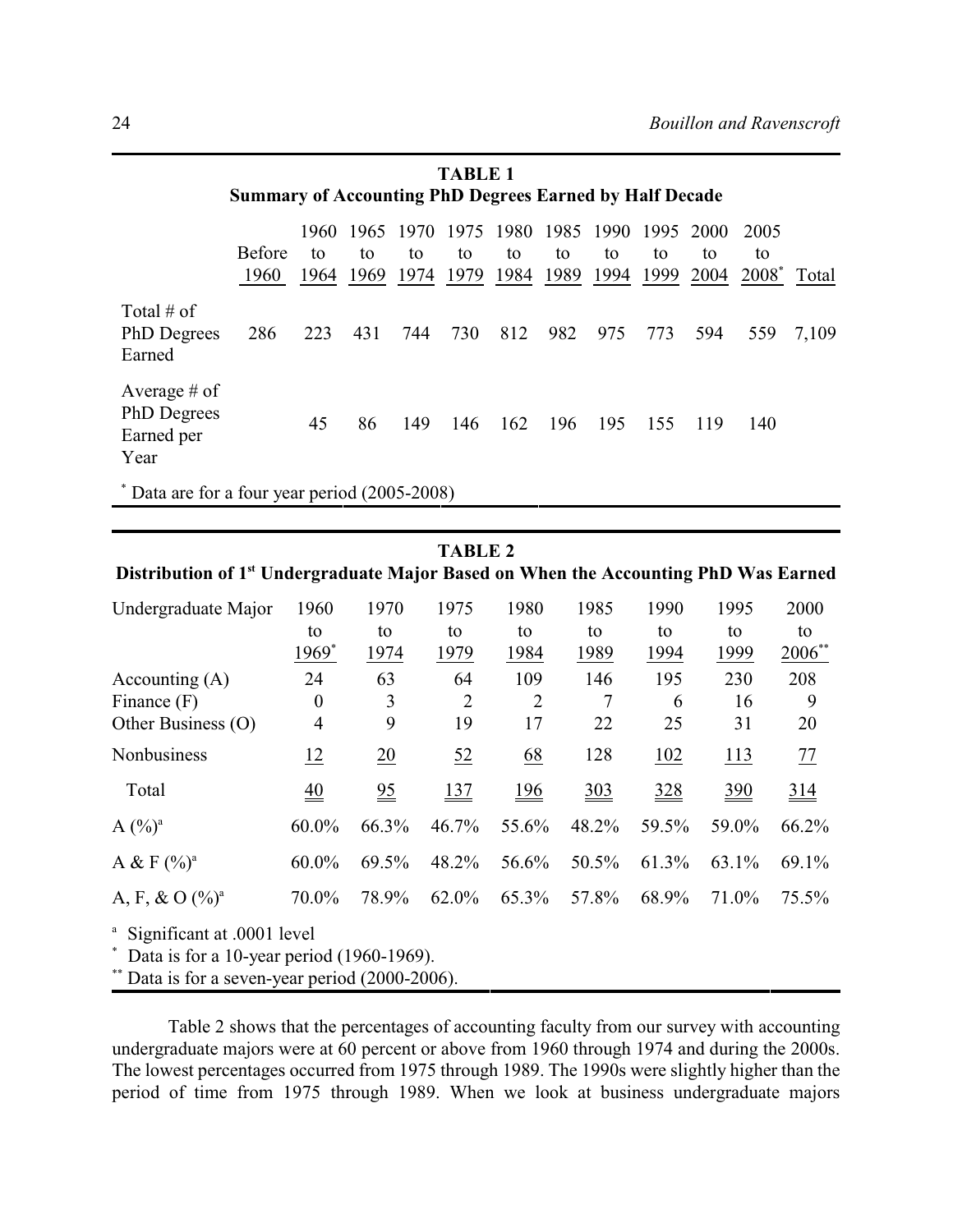#### *Academic Background of PhDs* 25

(accounting, finance and other business), the lowest percentages occurred from 1975 through 1989 again. The 1990-1994 time period was just under 70 percent. All other time groups were at 70 percent or greater. From late 1985 to 1989, when the percentage of non-accounting undergraduates was highest (Table 2), the absolute numbers of accounting PhDs granted annually were also the highest (Table 1).

The growth in accounting doctorates issued from 1975 through 1994 came primarily from the influx of more students with non-business backgrounds. For example, nonbusiness backgrounds accounted for 38.0%, 34.7%, 42.2% and 31.1% respectively for the time periods 1975-1979, 1980- 1984, 1986-1989, and 1990-1994. No other time period was above 30 percent. A simple Chi-Square test for differences in distributions was performed to test for a significant difference across the time period and was found to be significant. We looked at three business-related groupings, formed by beginning with only accounting and adding one more business major to each preceding group; we added majors in the following order: finance and other business. Each of these tests indicated that there was a significant difference in distributions at the .0001 level.

Spiceland and Zekany's (1996) descriptions for the dissertation methodology categories are given in Table 3. These categories were used to classify 4,114 accounting dissertations from the early 1970's through 2006.

Table 4 summarizes all accounting dissertations bybroad research category(which subsumes the research approach as well). The results show that during the decade of the 1970's and the first half of the 1980s, the survey method and case studies were the modal approach to dissertation work. However, the percentage of dissertations based on survey and cases declined from 43.6 percent

| <b>Description of Dissertation Methodology Categories</b> |                                                                                                                                                                                                                          |  |  |  |  |  |
|-----------------------------------------------------------|--------------------------------------------------------------------------------------------------------------------------------------------------------------------------------------------------------------------------|--|--|--|--|--|
| Archival - Primary                                        | Uses large machine readable databases (e.g., COMPUSTAT,<br>CRSP) as well as data compiled by others in non-magnetic form<br>$(e.g., 10-K$ reports)                                                                       |  |  |  |  |  |
| Archival - Secondary                                      | Consists primarily of literature reviews and reviews of legal<br>decisions. It looks at issues generally comparing other studies.                                                                                        |  |  |  |  |  |
| Experimental/Simulation                                   | Experimental involves variable manipulation (also includes<br>questionnaires containing hypothetical case(s)). Simulation<br>involves computer-based simulation papers and random numbers.                               |  |  |  |  |  |
| Internal Logic                                            | Includes analytical papers as well as individual opinion type a<br>priori papers.                                                                                                                                        |  |  |  |  |  |
| Survey/Cases                                              | Survey uses a questionnaire and/or interview approach asking for<br>facts or opinions about certain issues. Cases examine a particular<br>issue by carefully observing a field situation but not interfering<br>with it. |  |  |  |  |  |

# **TABLE 3**

Spiceland and Zekany (1996)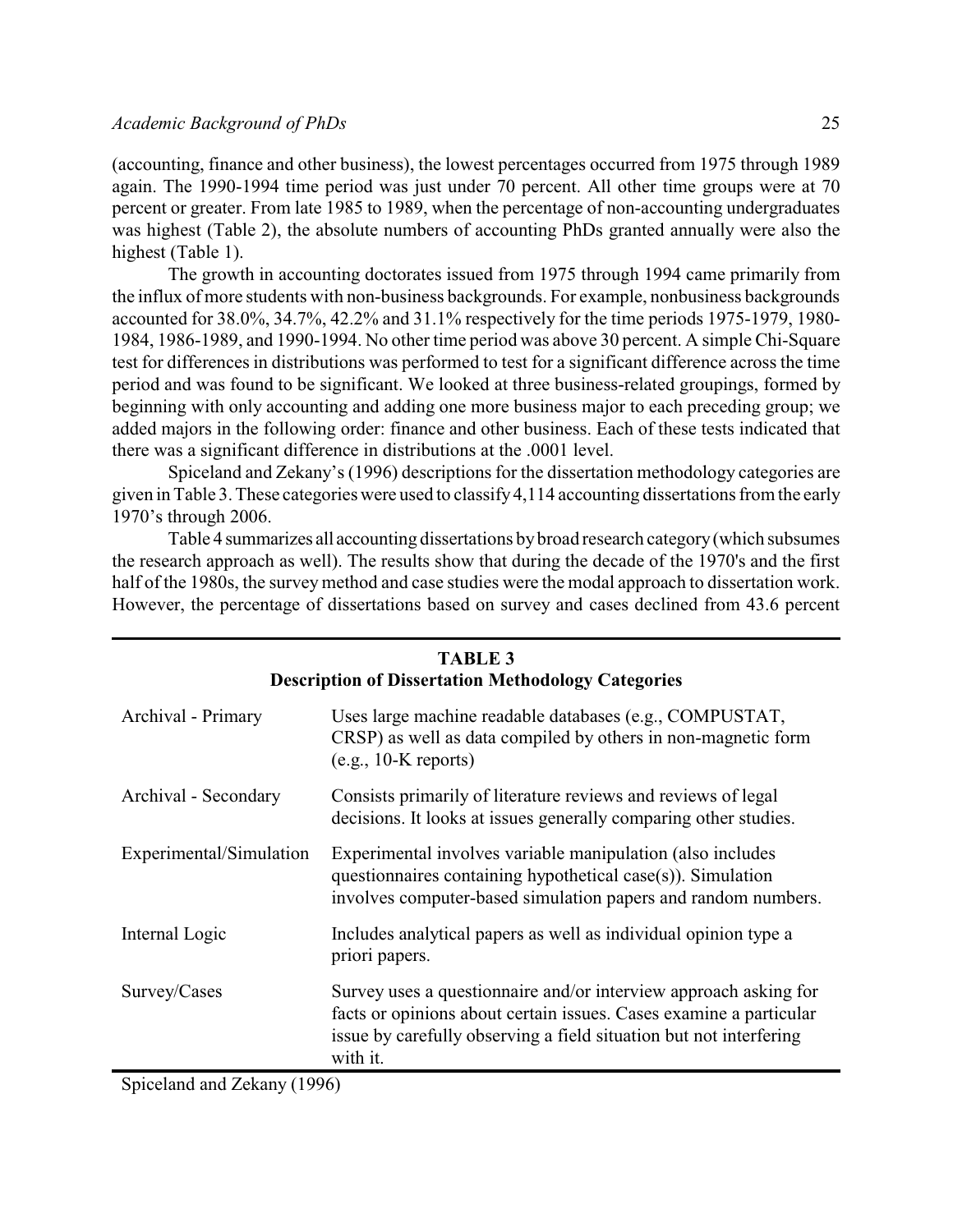| <b>Distribution of Dissertation Methodologies Based on</b><br>When the Accounting PhD Degree Was Earned |       |       |         |       |         |          |                   |       |  |
|---------------------------------------------------------------------------------------------------------|-------|-------|---------|-------|---------|----------|-------------------|-------|--|
| Dissertation Methodologies <sup>a</sup>                                                                 | 1970  | 1975  | 1980    | 1985  | 1990    | 1995     | 2000              |       |  |
|                                                                                                         | to    | to    | to      | to    | to      | to       | to                |       |  |
|                                                                                                         | 1974  | 1979  | 1984    | 1989  | 1994    | 1999     | 2006 <sup>*</sup> | Total |  |
| Archival - Primary                                                                                      | 38    | 240   | 233     | 406   | 515     | 141      | 97                | 1,670 |  |
|                                                                                                         | 21.2% | 31.3% | 30.7%   | 43.5% | 49.1%   | 57.1%    | 53.9%             | 69.8% |  |
| Archival - Secondary                                                                                    | 17    | 56    | 53      | 35    | 5       | 6        | $\overline{2}$    | 13    |  |
|                                                                                                         | 9.5%  | 7.3%  | $7.0\%$ | 3.7%  | $0.5\%$ | 2.4%     | 1.1%              | 0.5%  |  |
| Experimental/Simulation                                                                                 | 23    | 149   | 154     | 199   | 221     | 59       | 41                | 321   |  |
|                                                                                                         | 12.8% | 19.5% | 20.3%   | 21.3% | 21.1%   | 23.9%    | 22.8%             | 13.4% |  |
| Internal Logic                                                                                          | 23    | 79    | 70      | 62    | 85      | 6        | $\overline{7}$    | 98    |  |
|                                                                                                         | 12.8% | 10.3% | 9.2%    | 6.6%  | 8.1%    | 2.4%     | 3.9%              | 4.1%  |  |
| Survey/Cases                                                                                            | 78    | 242   | 250     | 232   | 222     | 35       | 33                | 290   |  |
|                                                                                                         | 43.6% | 31.6% | 32.9%   | 24.8% | 21.2%   | $14.2\%$ | 18.3%             | 12.1% |  |
| Total                                                                                                   | 179   | 766   | 760     | 934   | 1,048   | 247      | 180               | 2,392 |  |
| <sup>a</sup> Significant at .0001 level                                                                 |       |       |         |       |         |          |                   |       |  |
| $*$ Data is for a seven year period (2000-2006).                                                        |       |       |         |       |         |          |                   |       |  |

**TABLE 4**

Data for 1970 to 1994 was based on Spiceland (1986) and Spiceland and Zekany (1996). Data for 1995 to 2006 was based on five question survey provided to persons who received PhD.

during the first half of the 1970's to a low of 14.2 percent during the latter half of the 1990s, with a slight increase to 18.3 percent since 2000. Inversely, the archival-primary method (the classification for market-based empirical studies) rose from 21.3 percent during the first half of the 1970s to 53.9 percent during the years since 2000. Again, a simple Chi-Square test illustrates that the probabilities of the different dissertation topics over seven different time periods have changed significantly at the .0001 level.

#### **LIMITATIONS**

The data we relied upon do not allow us to determine whether the composition of the applicant pool to accounting doctoral programs hasremained constant while acceptance or admission patterns have changed, or whether the composition of the applicant pool has shifted over time, leaving admission committees fewer options. Although we cannot establish causality, we believe that trends found in the data provide evidence that broadening the criteria for acceptance into doctoral programs could generate more applicants. Alternatively, if applicants with non-accounting backgrounds are not being denied entrance, but rather are not applying to doctoral programs, then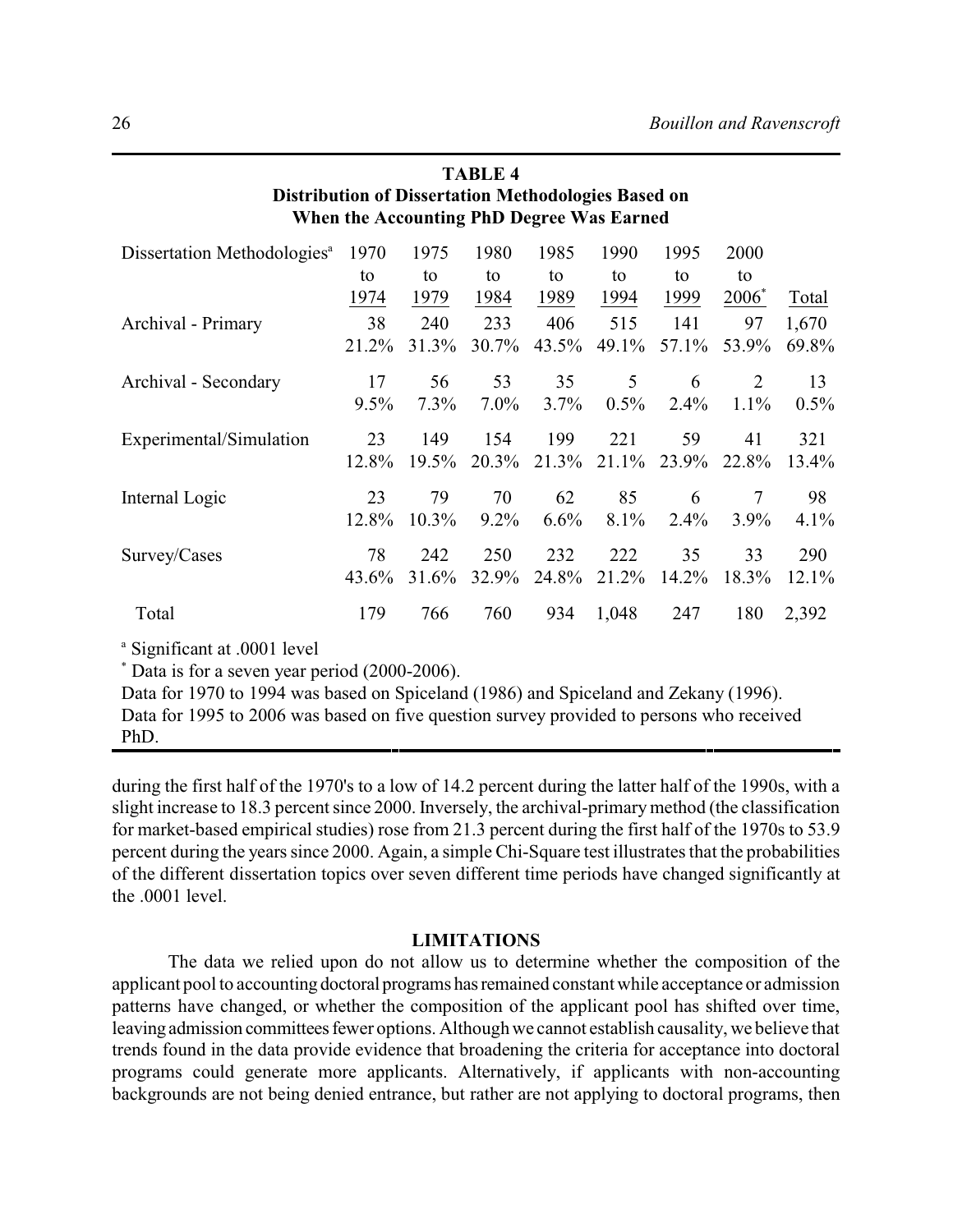an alternative course of action would be indicated – do more recruiting among non-accounting undergraduates.

To augment the data from the two published dissertation directories, whose coverage ends at 1996, we electronically surveyed doctorates who graduated since that time, asking for their undergraduate major and year, their PhD dissertation topic and method and year doctorate was obtained. We reviewed 54 randomly selected abstracts to validate agreement with the respondents' classifications. Results in Table 4 appear to be consistent with recent research findings by Bonner et al. (2006) and Williams et al. (2006).<sup>10</sup>

#### **DISCUSSION AND CONCLUSION**

The number of accounting PhDs earned was largest during the 1985 to 1994 time period. On average, 195 new accounting PhDs were granted per year during that time. Additionally, the percentage of nonbusiness undergraduate majors (31.1 to 42.2 percent) was highest for our sample from 1975 through 1994. The largest percentage of nonbusiness undergraduatemajors occurred from 1985 to 1989 (42.2 percent). There was also a broader acceptance of research methodologies such as surveys and cases before 1995.

The increase in databases and statistical packages, such as Compustat, has made it easier for a PhD student to do an archival – primary type dissertation. Unsurprisingly, the percentage of dissertations using an archival – primaryresearch methodologyhas increased over the period studied. In fact, about 53.9 percent of dissertations of accounting PhDs earned in our study from 2000 to 2006 used the archival – primary research methodology. As new databases became more readily available for faculty teaching undergraduates, students with accounting, finance or business backgrounds would become more likely have had prior experience with the databases.

We believe that the current shortage in PhDs is probably affecting different types of business schools differently. For example, a research intensive institution such as Michigan State University will probably be less affected than a comprehensive university, such as Eastern Michigan University, because students coming out of a PhD program will more likely to pursue their first job at another research institution. Therefore, quality PhD programs will probably focus on and hire individuals from a narrower undergraduate preparation with a narrower research focus than they did during 1985 through 1994.

There is currently some discussion of providing an abbreviated academic training to retiring professional accountants as a wayto expand eligible faculty ranks. Two other innovative approaches to developing more accounting faculty are currently being explored. Marshall eta al. (2006) provide statistical support for the bridge program, which would accept doctorates in fields other than accounting, and provide them with an accelerated, concentrated two years of accounting training.<sup>11</sup> A second is the Accounting Doctoral Scholars (ADS) program, funded by the Big Four, and focused on recruiting experienced tax and audit professionals into doctoral programs and providing generous

 $10$ At the 2007 Annual AAA meeting, in conversation Professor Steve Kachelmeier mentioned that 63% of the attendees of the recent New Faculty Consortium expressed an interest in financial accounting research, providing further evidence of a narrowing of the research stream in the current pipeline.

 $11$  Accounting Web.com (2008) states that the AACSB Bridge Program will not add substantially to the number of PhDs needed to educate future accountants. They state that AACSB's database lists only 78 candidates.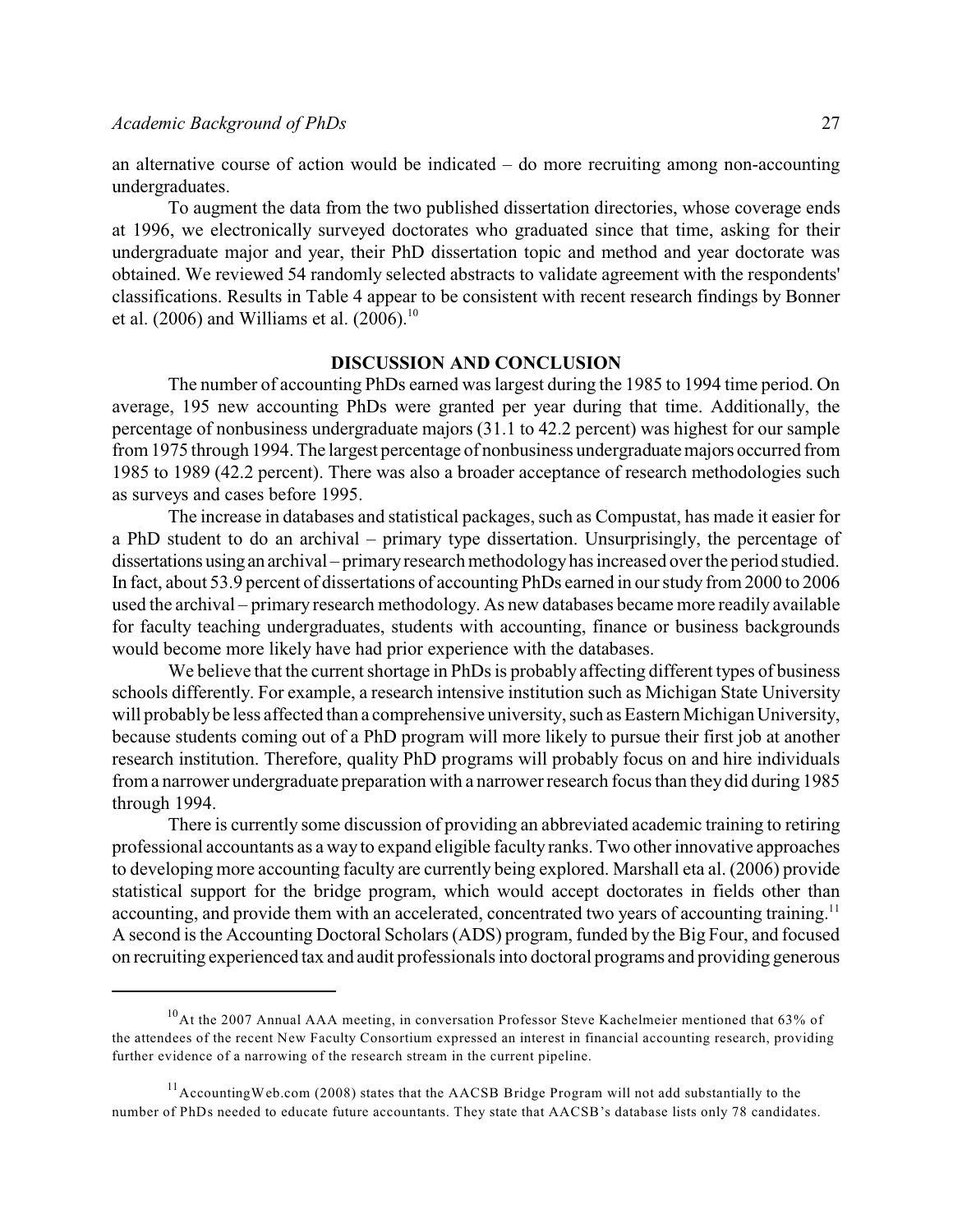stipends for four years of doctoral study.<sup>12</sup> Both of these programs could increase the number of new accounting faculty. The former would help address the narrowness in earlier academic background that we have discussed earlier in the paper.

In summary, we provide data showing that in recent decades the number of accounting doctorates increased when the number of peoplewith non-business backgrounds entered the doctoral programs in greater numbers. The high productive era of accounting is not explained by higher percentages of accounting undergraduates entering doctoral programs. In closing, we suggest some courses of action that might broaden the pool from which we select potential accounting PhDs.

#### **REFERENCES**

AccountingWeb.com. 2008. [\(http://www.accountingweb.com/item/105589](http://www.accountingweb.com/item/105589))

- Association to Advance Collegiate Schools of Business International (AACSB). 2003. *Sustaining Scholarship in Business Schools*. (St. Louis, MO: AACSB International).
- Bonner, S. E., J. W. Hesford, W. A. VanDerStede, and S. M. Young. 2006. The Most Influential Journals in Academic Accounting. *Accounting, Organizations and Society* (Vol. 31, No. 7) 663- 685.
- Gary, R. F., C. A. Denison, and M. L. Bouillon. 2009. Is There a Financial Return for an Accounting Ph.D. Degree? Working paper.
- Hasselback, J. 2006. *Accounting Faculty Directory 2006-2007.* (Upper Saddle River, NJ: Prentice-Hall).
- Kachelmeier, S. J., S. A. Madeo, D. Plumlee, J. H. Pratt, and G. Krull. 2005. *Supply and Demand for Accounting Ph.D.s.* American Accounting Association. Sarasota, FL. Available on [www.aaahq.org](http://www.aaahq.org).
- Marshall, P. D., R. F. Dombrowski, and R. M. Garner. September/October 2006. An Examination of Alternative Sources of Doctoral Accounting Faculty. *Journal of Education for Business* (Vol. 82, No. 1) 44-48.
- Plumlee, R. D., S. J. Kachelmeier, S. A. Madeo, J. H. Pratt, and G. Krull. 2006. Assessing the Shortage of Accounting Faculty. *Issues in Accounting Education* (Vol. 21, No. 2) 113-125.
- Rayburn, J. 2006. President's Message. *Accounting Education News* (Vol. 33, No. 4) 1-4.
- Ruff, M., J. C. Thibodeau, and J. C. Bedard. 2009. A Profession's Response to a Looming Shortage: Closing the Gap in the Supply of Accounting Faculty. *Journal of Accountancy* (Vol. 207, No. 3) 36-41.
- Scott, K. 2009. Addressing the Shortage of Accounting PhD Faculty: Foundation Supports PhD Candidate, Launches New Giving Program.<http://www.wscpa.org/content/39320.aspx>.
- Sharman, P. A. 2007. The Ph.D. Shortage. *Strategic Finance* (Vol. 88, No. 10) 8, 55.
- Spiceland, J. D. 1986. *Directory of Dissertations in Accounting.* (New York, NY: Markus Wiener Publishers).

 $12$ Ruff et al. (2009) state that 66 of the largest CPA firms, 36 of the state societies and the AICPA Foundation began the ADS program to encourage practicing audit and tax professionals to consider an academic career in accounting. A quick look at several state society websites will show their connections to ADS. Scott (2009) discusses how the Washington Society of Certified Public Accountants is approaching ADS.